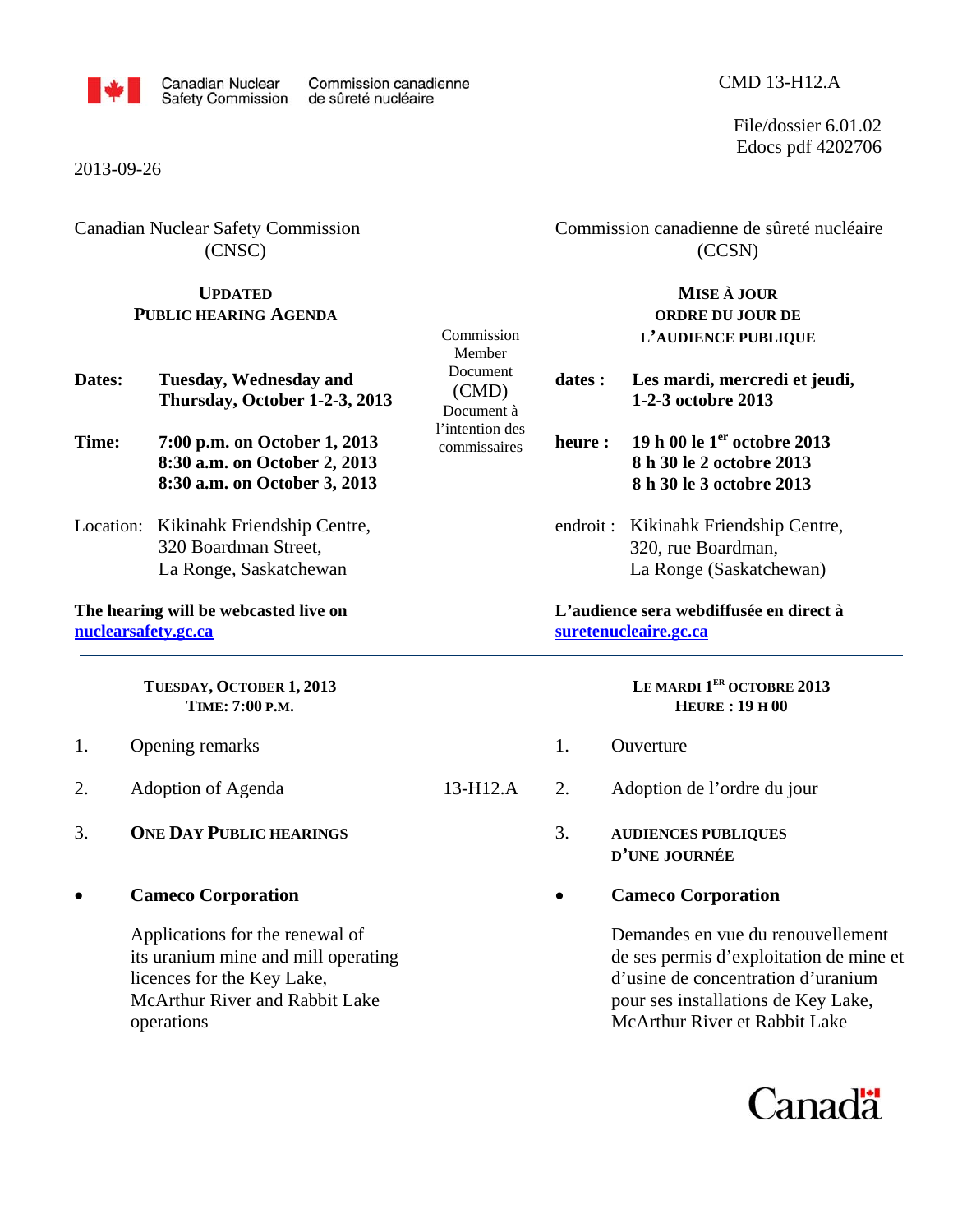| $\bullet$ | Oral presentation by<br>Cameco Corporation on the three<br>licence renewal applications | 13-H13.1<br>13-H13.1A<br>$13 - H14.1$<br>13-H14.1A<br>13-H15.1<br>13-H15.1A | $\bullet$ | Exposé oral par<br>Cameco Corporation visant les trois<br>demandes de renouvellement de permis      |
|-----------|-----------------------------------------------------------------------------------------|-----------------------------------------------------------------------------|-----------|-----------------------------------------------------------------------------------------------------|
| $\bullet$ | Oral presentation by<br>CNSC staff on the three licence<br>renewal applications         | $13 - H13$<br>$13 - H14$<br>$13 - H15$                                      | $\bullet$ | Exposé oral par le personnel de la<br>CCSN visant les trois demandes de<br>renouvellement de permis |
| $\bullet$ | Written submission from<br>Dale Dewar                                                   | 13-H13.13<br>13-H14.12<br>13-H15.11                                         | $\bullet$ | Mémoire de<br>Dale Dewar                                                                            |

END OF THE SESSION FOR OCTOBER 1<sup>ST</sup>. **THE HEARING WILL RESUME AT 8:30 A.M. ON OCTOBER 2.**

FIN DE LA SESSION POUR LE 1<sup>ER</sup> OCTOBRE. **L'AUDIENCE SE POURSUIVRA À COMPTER DE 8 H 30 LE 2 OCTOBRE.**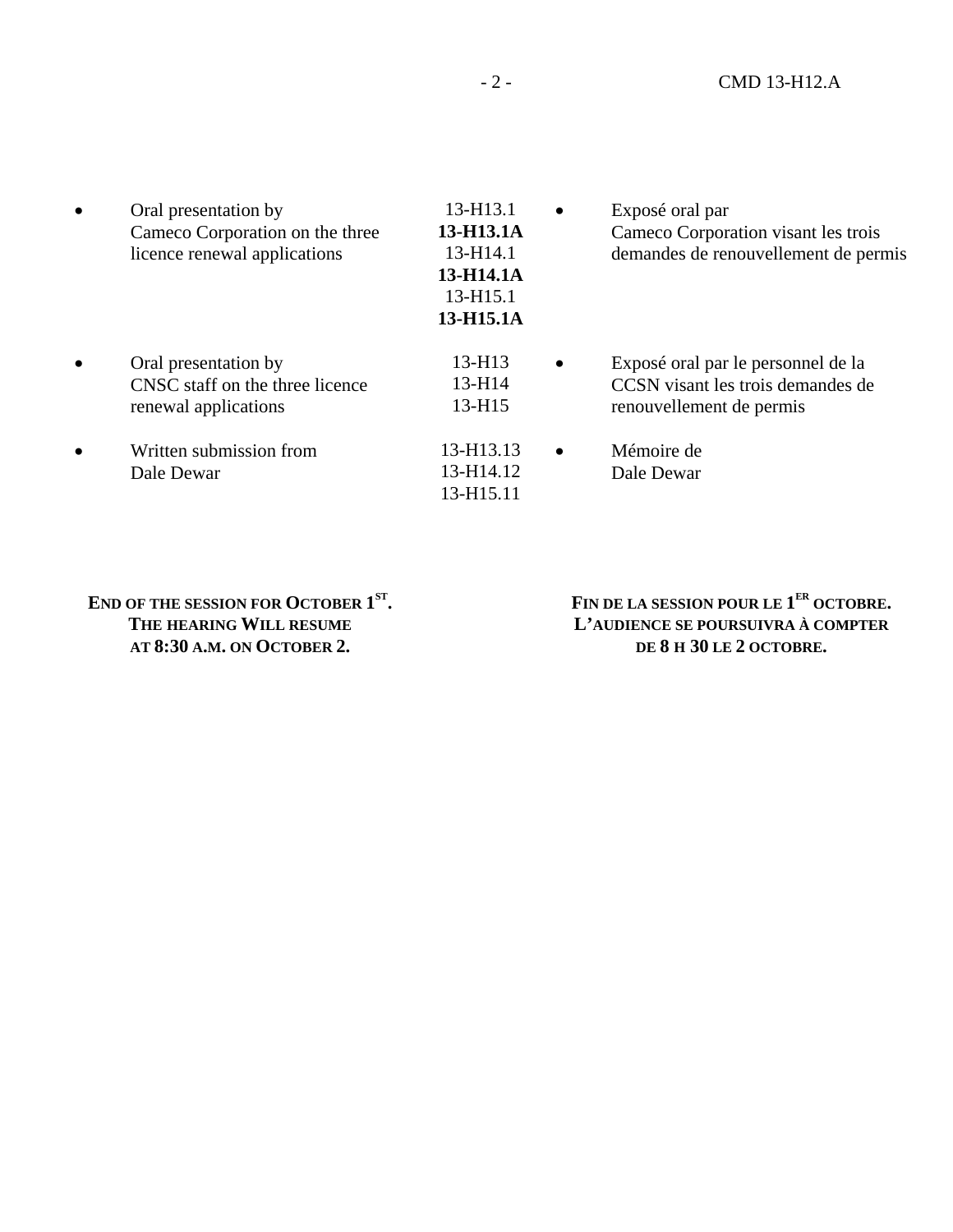| DATE:<br>TIME: | <b>WEDNESDAY, OCTOBER 2, 2013</b><br>8:30 A.M.                                                                         |                                                                        | DATE:<br><b>HEURE:</b> | LE MERCREDI 2 OCTOBRE 2013<br>8H <sub>30</sub>                                                                                           |
|----------------|------------------------------------------------------------------------------------------------------------------------|------------------------------------------------------------------------|------------------------|------------------------------------------------------------------------------------------------------------------------------------------|
|                | Oral presentation by the<br>Kineepik Métis Local Inc. (#9)                                                             | 13-H13.2<br>13-H14.2<br>13-H15.2                                       |                        | Exposé oral par le<br>Kineepik Métis Local Inc. (#9)                                                                                     |
|                | Oral presentation by the<br>Prince Albert Grand Council                                                                | 13-H13.3<br>13-H13.3A<br>13-H14.3<br>13-H14.A<br>13-H15.3<br>13-H15.3A |                        | Exposé oral par le<br><b>Prince Albert Grand Council</b>                                                                                 |
|                | Oral presentation by the<br>Lac La Ronge Indian Band                                                                   | 13-H13.27<br>13-H14.25<br>13-H15.24                                    |                        | Exposé oral par<br>Lac La Ronge Indian Band                                                                                              |
|                | Oral presentation by the<br><b>English River First Nation</b>                                                          | 13-H13.18<br>13-H14.16<br>13-H15.15                                    |                        | Exposé oral par la<br><b>English River First Nation</b>                                                                                  |
|                | Oral presentation by the<br><b>Canadian Nuclear Association</b>                                                        | 13-H13.12<br>13-H14.11<br>13-H15.10                                    | $\bullet$              | Exposé oral par<br>l'Association nucléaire canadienne                                                                                    |
|                | Oral presentation by<br>Tavio Morin                                                                                    | 13-H13.4                                                               |                        | Exposé oral par<br><b>Tavio Morin</b>                                                                                                    |
|                | Oral presentation by the Canadian<br>Nuclear Workers' Council and the<br>United Steelworkers Union (USW)<br>local 8914 | 13-H13.6<br>13-H13.6A<br>13-H14.5<br>13-H14.5A                         |                        | Exposé oral par le Conseil canadien<br>des travailleurs du nucléaire et la<br>section locale 8914 du Syndicat des<br>métallurgistes unis |
|                | Oral presentation by<br>Des Nedhe Development Inc.                                                                     | 13-H13.11<br>13-H14.10<br>13-H15.9                                     |                        | Exposé oral par<br>Des Nedhe Development Inc.                                                                                            |
|                | Oral presentation by the<br>Saskatchewan Environmental<br>Society                                                      | 13-H13.23<br>13-H14.21<br>13-H15.20                                    |                        | Exposé oral par la<br>Saskatchewan Environmental<br>Society                                                                              |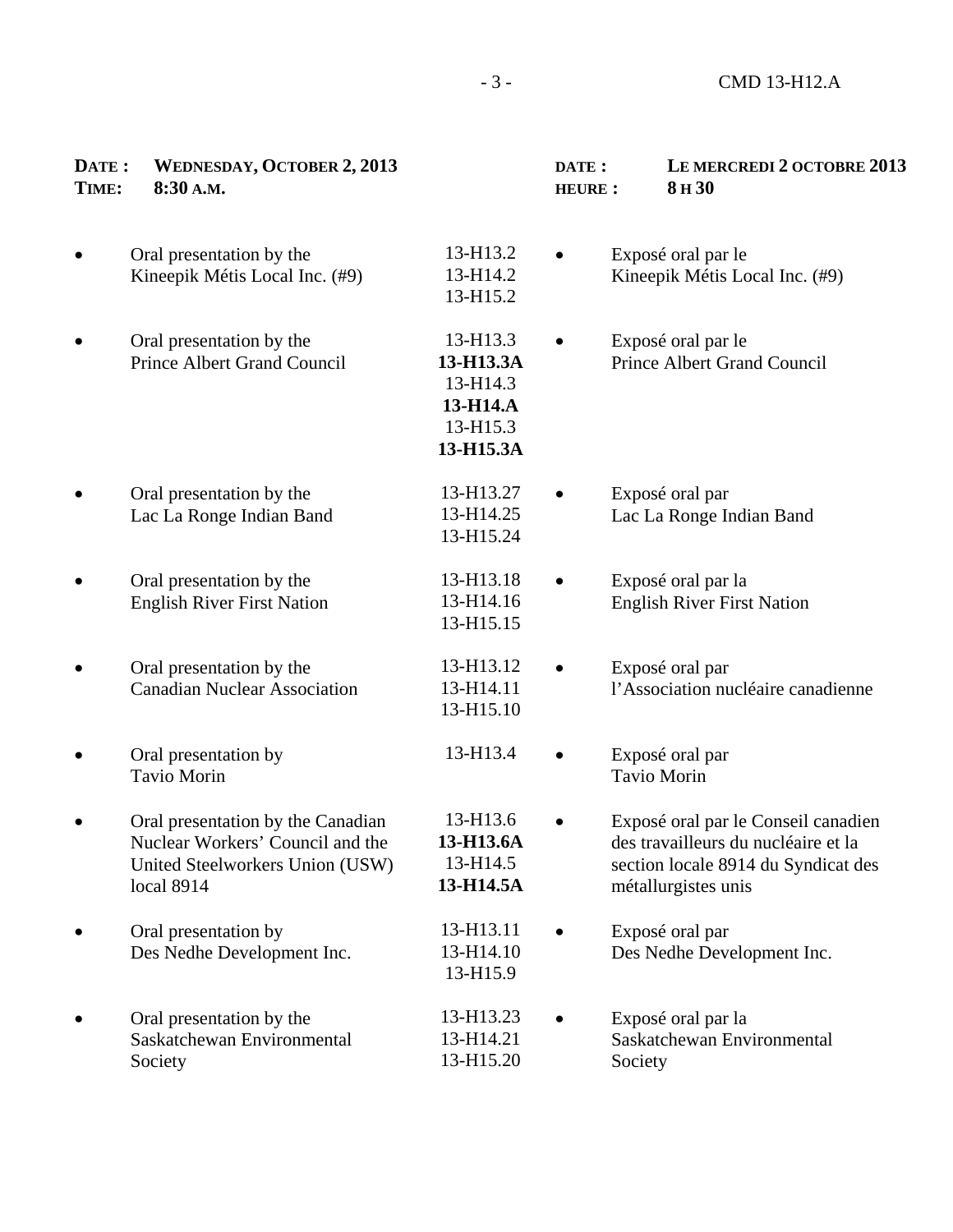| Oral presentation by the<br>Saskatchewan Mining Association                                 | 13-H13.7<br>13-H13.7A<br>13-H14.6<br>13-H14.6A<br>13-H15.5<br>13-H15.5A       | Exposé oral par la<br>Saskatchewan Mining Association                                 |
|---------------------------------------------------------------------------------------------|-------------------------------------------------------------------------------|---------------------------------------------------------------------------------------|
| Oral presentation by<br>Candyce Paul                                                        | 13-H13.5<br>13-H14.4<br>13-H15.4                                              | Exposé oral par<br>Candyce Paul                                                       |
| Oral presentation by the<br>Northern Saskatchewan<br><b>Environmental Quality Committee</b> | 13-H13.22<br>13-H14.20<br>13-H15.19                                           | Exposé oral par le<br>Northern Saskatchewan<br><b>Environmental Quality Committee</b> |
| Oral presentation by<br><b>Rose Roberts</b>                                                 | 13-H13.17<br>13-H13.17A<br>13-H14.15<br>13-H14.15A<br>13-H15.14<br>13-H15.14A | Exposé oral par<br><b>Rose Roberts</b>                                                |
| Oral presentation by<br>Dwayne Buffin                                                       | 13-H13.14                                                                     | Exposé oral par<br>Dwayne Buffin                                                      |

| <b>END OF THE SESSION FOR OCTOBER 2.</b> |
|------------------------------------------|
| THE HEARING WILL RESUME                  |
| AT 8:30 A.M. ON OCTOBER 3.               |

 **FIN DE LA SESSION POUR LE 2 OCTOBRE. L'AUDIENCE SE POURSUIVRA À COMPTER DE 8 H 30 LE 3 OCTOBRE.**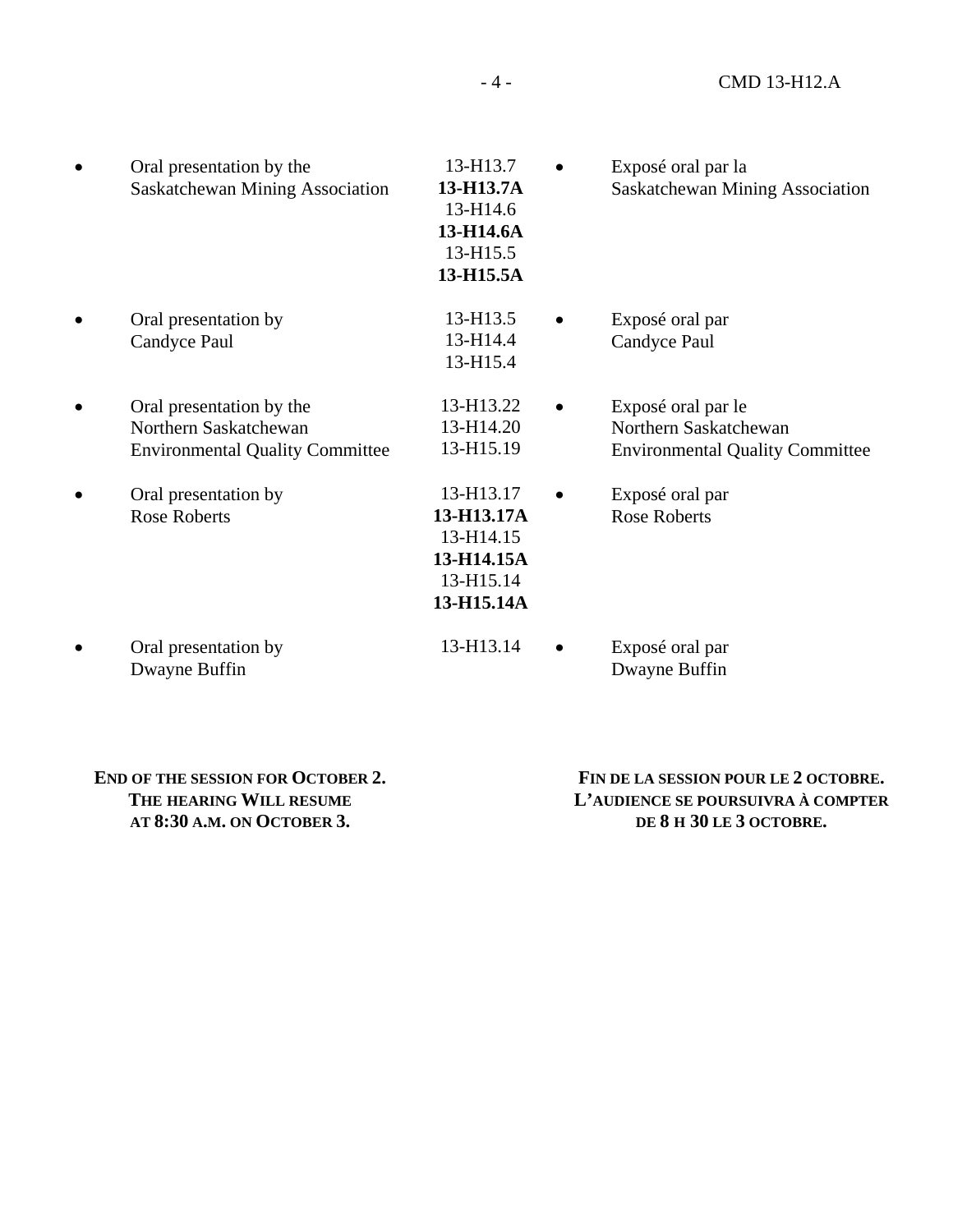| DATE:<br>TIME: | THURSDAY, OCTOBER 3, 2013<br>8:30 A.M.                                            |                                                                               | DATE:<br><b>HEURE:</b> | LE JEUDI 3 OCTOBRE 2013<br>8H <sub>30</sub>                                  |
|----------------|-----------------------------------------------------------------------------------|-------------------------------------------------------------------------------|------------------------|------------------------------------------------------------------------------|
|                | Oral presentation by<br>Sierra Club Canada                                        | 13-H13.26<br>13-H13.26A<br>13-H14.24<br>13-H14.24A<br>13-H15.23<br>13-H15.23A |                        | Exposé oral par<br>Sierra Club Canada                                        |
|                | Oral presentation by<br>Athabasca Basin Development<br><b>Limited Partnership</b> | 13-H13.8<br>13-H14.7<br>13-H15.6                                              |                        | Exposé oral par<br>Athabasca Basin Development<br><b>Limited Partnership</b> |
|                | Oral presentation by the<br><b>Snake Lake Group of Companies</b>                  | 13-H13.16<br>13-H14.14<br>13-H15.13                                           |                        | Exposé oral par<br><b>Snake Lake Group of Companies</b>                      |
|                | Oral presentation by the<br><b>Committee for Future Generations</b>               | 13-H13.24<br>13-H14.22<br>13-H15.21                                           |                        | Exposé oral par le<br><b>Committee for Future Generations</b>                |
|                | Oral presentation by<br><b>Clarence Natomagan</b>                                 | 13-H13.25<br>13-H14.23<br>13-H15.22                                           |                        | Exposé oral par<br>Clarence Natomagan                                        |
|                | Oral presentation by<br><b>Kirstin Scansen</b>                                    | 13-H13.28<br>13-H14.26<br>13-H15.25                                           |                        | Exposé oral par<br>Kirstin Scansen                                           |
|                | Oral presentation by<br>Kitsaki Management<br><b>Limited Partnership</b>          | 13-H13.20<br>13-H14.18<br>13-H15.17                                           |                        | Exposé oral par<br>Kitsaki Management<br><b>Limited Partnership</b>          |
|                | Oral presentation by the<br>Saskatchewan Ministry of<br>Environment               | 13-H13.21<br>13-H13.21A<br>13-H14.19<br>13-H14.19A<br>13-H15.18<br>13-H15.18A |                        | Exposé oral par le<br>Ministère de l'environnement<br>de la Saskatchewan     |